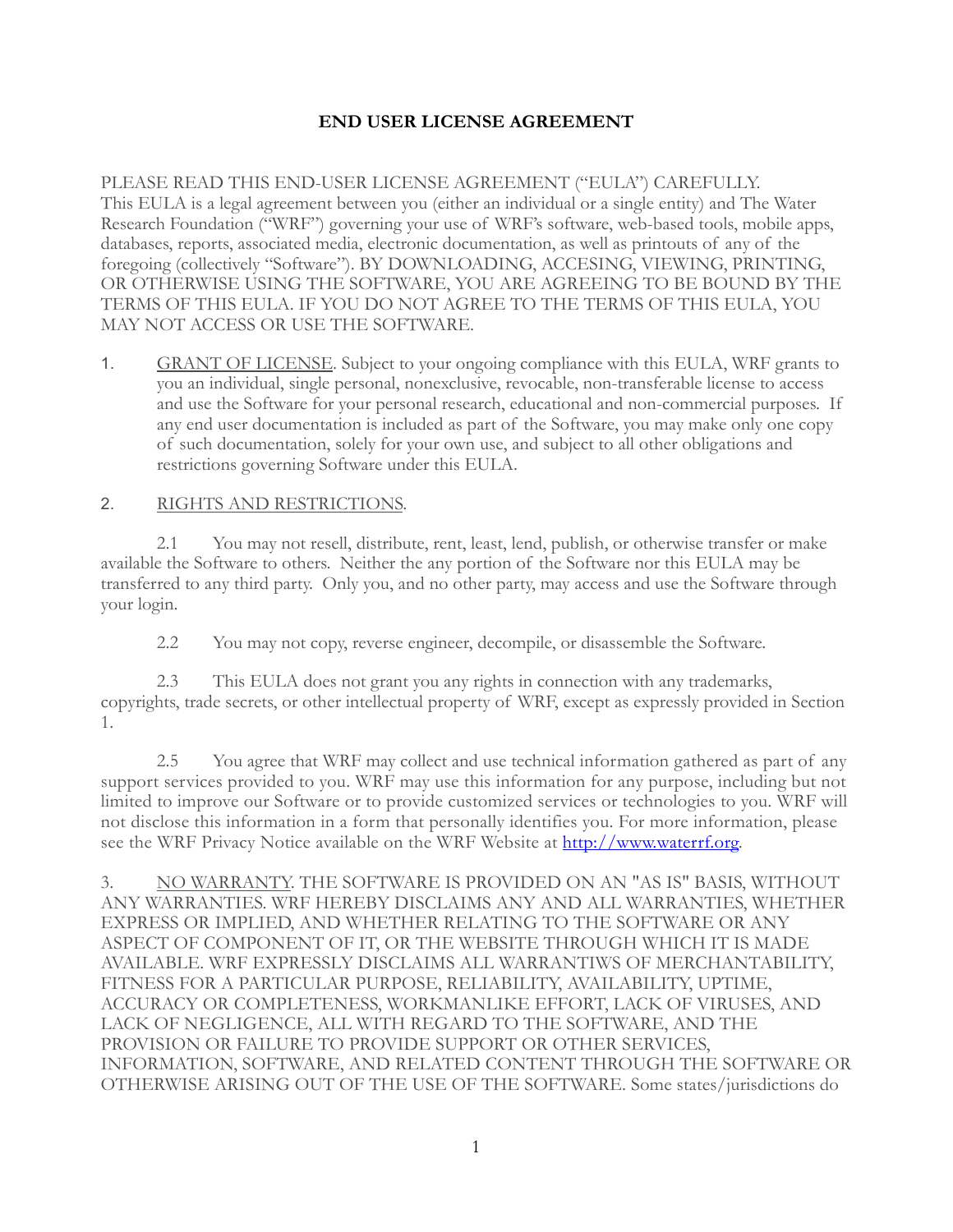not allow the disclaimer of particular warranties, so the above disclaimer may not apply to you. You may have others which vary from state/jurisdiction to state/jurisdiction.

4. EXCLUSIVE REMEDY. IN NO EVENT SHALL WRF BE LIABLE FOR ANY DIRECT, SPECIAL, INCIDENTAL, PUNITIVE, INDIRECT, OR CONSEQUENTIAL DAMAGES WHATSOEVER (INCLUDING, BUT NOT LIMITED TO, DAMAGES FOR LOSS OF PROFITS OR CONFIDENTIAL OR OTHER INFORMATION OR DATA, FOR BUSINESS INTERRUPTION, FOR PERSONAL INJURY, FOR LOSS OF PRIVACY, FOR FAILURE TO MEET ANY DUTY INCLUDING OF GOOD FAITH OR OF REASONABLE CARE, NEGLIGENCE, AND ANY OTHER PECUNIARY OR OTHER LOSS WHATSOEVER) ARISING OUT OF OR IN ANY WAY RELATED TO THE USE OF OR INABILITY TO USE THE SOFTWARE, THE PROVISION OF OR FAILURE TO PROVIDE SUPPORT OR OTHER SERVICES, INFORMATON, AND RELATED CONTENT THROUGH THE SOFTWARE OR OTHERWISE ARISING OUT OF THE USE OF THE SOFTWARE, OR OTHERWISE UNDER OR IN CONNECTION WITH ANY PROVISION OF THIS EULA, EVEN IN THE EVENT OF THE FAULT, TORT (INCLUDING NEGLIGENCE), STRICT LIABILITY, BREACH OF CONTRACT OR BREACH OF WARRANTY OF WRF OR ANY SUPPLIER, AND EVEN IF WRF OR ANY DEVELOPER HAS BEEN ADVISED OF THE POSSIBILITY OF SUCH DAMAGES. WRF's entire liability and obligation, if any, and your exclusive remedy, if any, for any matter related to the Software shall be for you to discontinue use of the Software.

5. LINKS TO THIRD PARTY SITES. The Software and the website where it is accessed may contain links to third party sites. Such links do not imply an endorsement or affiliation with the materials, information, companies, organizations, products, or services displayed or associated with such third-party sites. Links to other websites are provided for convenience only. You should carefully review the terms of use and privacy policies of all other sites that you visit.

6. ARBITRATION. Any dispute or claim arising or related to this EULA its performance, breach, or interpretation (including issues about its validity or enforceability), shall be resolved by final binding arbitration in accordance with the Commercial Arbitration Rules of the American Arbitration Association (AAA), decided by one arbitrator selected under such rules. The arbitrator shall be neutral and have a substantial background in copyright and intellectual property law. The arbitrator shall use all reasonable efforts to minimize discovery and to complete the arbitration proceedings as expeditiously as possible. WRF shall nevertheless be entitled to seek equitable relief in court without the need to arbitrate, to protect its intellectual property rights.

The arbitration shall be held in Denver, CO; Awards shall be final, binding and non-appealable (except on the minimal grounds required the Federal Arbitration Act or under other applicable law). All awards may be filed with one or more courts, state, federal or foreign having jurisdiction over the party against whom such award is rendered or its property, as a basis of judgment and of the issuance of execution for its collection.

7. GOVERNING LAW. This EULA will be governed by and construed in accordance with the laws of the State of Colorado, without giving effect to its conflicts of laws rules. You hereby consent to the exclusive personal and subject matter jurisdiction and venue of the judicial districts for Denver, Colorado for WRF's equitable relief actions and to enforce arbitration orders. If any provision of this EULA is held to be unenforceable for any reason, such provision shall be reformed only to the extent necessary to make it enforceable, and such decision shall not affect the enforceability of such provision under other circumstances, or of the remaining provisions of this EULA, which shall remain in full force and effect.